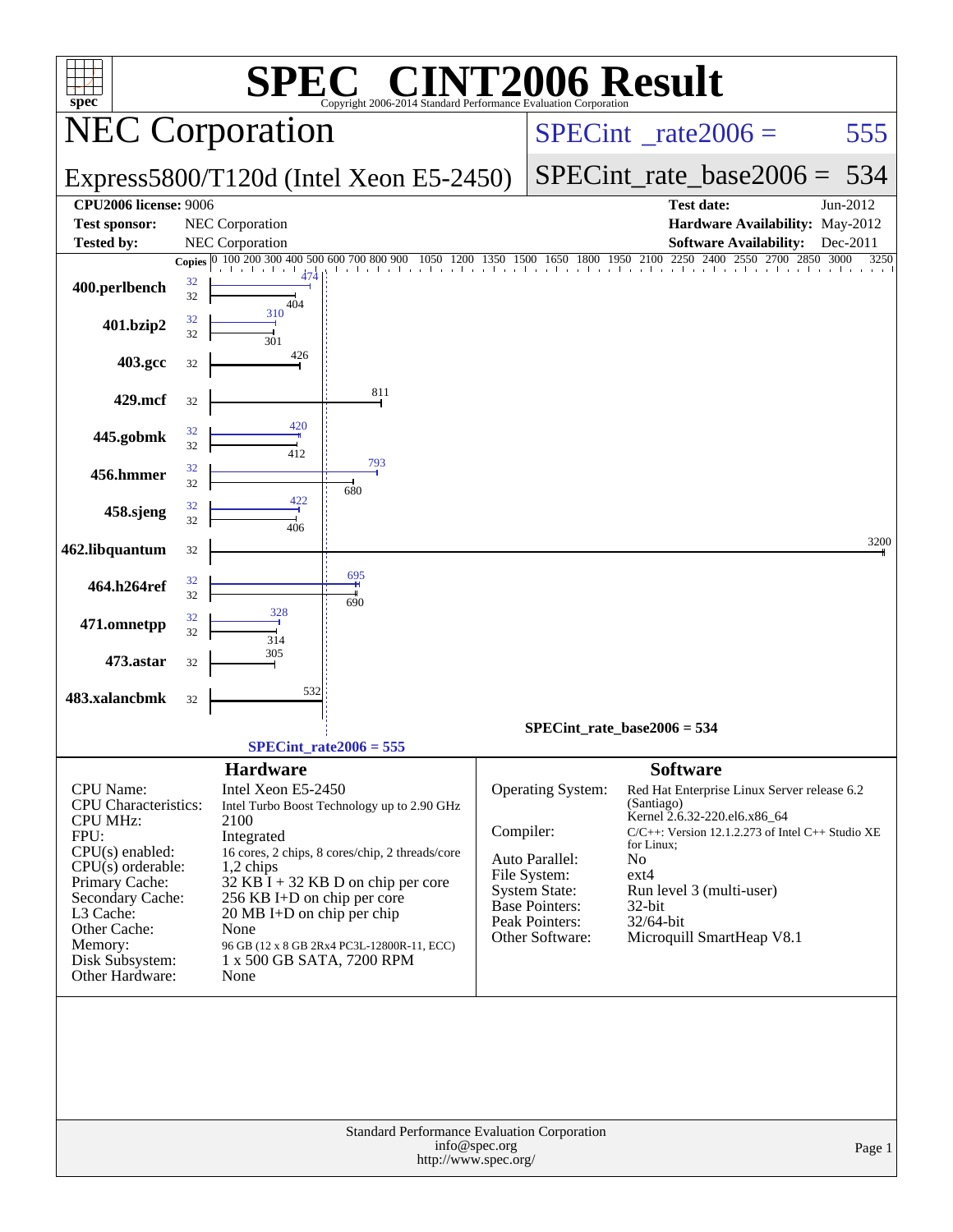

## NEC Corporation

### SPECint rate $2006 = 555$

Express5800/T120d (Intel Xeon E5-2450)

[SPECint\\_rate\\_base2006 =](http://www.spec.org/auto/cpu2006/Docs/result-fields.html#SPECintratebase2006) 534

#### **[CPU2006 license:](http://www.spec.org/auto/cpu2006/Docs/result-fields.html#CPU2006license)** 9006 **[Test date:](http://www.spec.org/auto/cpu2006/Docs/result-fields.html#Testdate)** Jun-2012

**[Test sponsor:](http://www.spec.org/auto/cpu2006/Docs/result-fields.html#Testsponsor)** NEC Corporation **[Hardware Availability:](http://www.spec.org/auto/cpu2006/Docs/result-fields.html#HardwareAvailability)** May-2012 **[Tested by:](http://www.spec.org/auto/cpu2006/Docs/result-fields.html#Testedby)** NEC Corporation **[Software Availability:](http://www.spec.org/auto/cpu2006/Docs/result-fields.html#SoftwareAvailability)** Dec-2011

#### **[Results Table](http://www.spec.org/auto/cpu2006/Docs/result-fields.html#ResultsTable)**

|                                                                                                          | <b>Base</b>   |                |            |                |            |                |       | <b>Peak</b>   |                |              |                |              |                |              |
|----------------------------------------------------------------------------------------------------------|---------------|----------------|------------|----------------|------------|----------------|-------|---------------|----------------|--------------|----------------|--------------|----------------|--------------|
| <b>Benchmark</b>                                                                                         | <b>Copies</b> | <b>Seconds</b> | Ratio      | <b>Seconds</b> | Ratio      | <b>Seconds</b> | Ratio | <b>Copies</b> | <b>Seconds</b> | <b>Ratio</b> | <b>Seconds</b> | <b>Ratio</b> | <b>Seconds</b> | <b>Ratio</b> |
| 400.perlbench                                                                                            | 32            | 773            | 405        | 776            | 403        | 774            | 404   | 32            | 660            | 473          | 658            | 475          | 659            | 474          |
| 401.bzip2                                                                                                | 32            | 1023           | 302        | 1027           | <b>301</b> | 1029           | 300l  | 32            | 997            | 310          | 999            | 309          | 996            | 310          |
| $403.\mathrm{gcc}$                                                                                       | 32            | 604            | 426        | 605            | 426        | 607            | 424   | 32            | 604            | 426          | 605            | 426          | 607            | 424          |
| $429$ .mcf                                                                                               | 32            | 361            | 809        | 360            | 811        | 359            | 813   | 32            | 361            | 809          | 360            | 811          | 359            | 813          |
| $445$ .gobmk                                                                                             | 32            | 815            | 412        | 817            | 411        | 815            | 412   | 32            | 801            | 419          | 783            | 429          | 799            | <b>420</b>   |
| 456.hmmer                                                                                                | 32            | 439            | 680        | 440            | 678        | 439            | 680l  | 32            | 375            | 796          | 377            | 791          | 376            | <b>793</b>   |
| $458$ .sjeng                                                                                             | 32            | 953            | 406        | 953            | 406        | 953            | 406   | 32            | 916            | 422          | 918            | 422          | 919            | 421          |
| 462.libquantum                                                                                           | 32            | 207            | 3210       | 207            | 3200       | 207            | 3200  | 32            | 207            | 3210         | 207            | 3200         | 207            | 3200         |
| 464.h264ref                                                                                              | 32            | 1027           | 690        | 1030           | 688        | 1015           | 698   | 32            | 1025           | 691          | 996            | 711          | 1019           | 695          |
| 471.omnetpp                                                                                              | 32            | 637            | 314        | 638            | 313        | 637            | 314   | 32            | 609            | 328          | 610            | 328          | 611            | 328          |
| $473.$ astar                                                                                             | 32            | 736            | <b>305</b> | 736            | 305        | 733            | 306   | 32            | 736            | 305          | 736            | 305          | 733            | 306          |
| 483.xalancbmk                                                                                            | 32            | 415            | 532        | 415            | 532        | 414            | 533   | 32            | 415            | 532          | 415            | 532          | 414            | 533          |
| Results appear in the order in which they were run. Bold underlined text indicates a median measurement. |               |                |            |                |            |                |       |               |                |              |                |              |                |              |

#### **[Submit Notes](http://www.spec.org/auto/cpu2006/Docs/result-fields.html#SubmitNotes)**

 The numactl mechanism was used to bind copies to processors. The config file option 'submit' was used to generate numactl commands to bind each copy to a specific processor. For details, please see the config file.

#### **[Operating System Notes](http://www.spec.org/auto/cpu2006/Docs/result-fields.html#OperatingSystemNotes)**

Stack size set to unlimited using "ulimit -s unlimited"

#### **[Platform Notes](http://www.spec.org/auto/cpu2006/Docs/result-fields.html#PlatformNotes)**

 BIOS Settings: Energy Performance: Performance Memory Voltage: 1.5 V

#### **[General Notes](http://www.spec.org/auto/cpu2006/Docs/result-fields.html#GeneralNotes)**

Environment variables set by runspec before the start of the run: LD\_LIBRARY\_PATH = "/home/cpu2006/libs/32:/home/cpu2006/libs/64"

 Added glibc-static-2.12-1.47.el6.x86\_64.rpm to enable static linking

 Transparent Huge Pages enabled with: echo always > /sys/kernel/mm/redhat\_transparent\_hugepage/enabled Filesystem page cache cleared with:<br>echo 1> /proc/sys/ym/drop cac /proc/sys/vm/drop\_caches

Continued on next page

Standard Performance Evaluation Corporation [info@spec.org](mailto:info@spec.org) <http://www.spec.org/>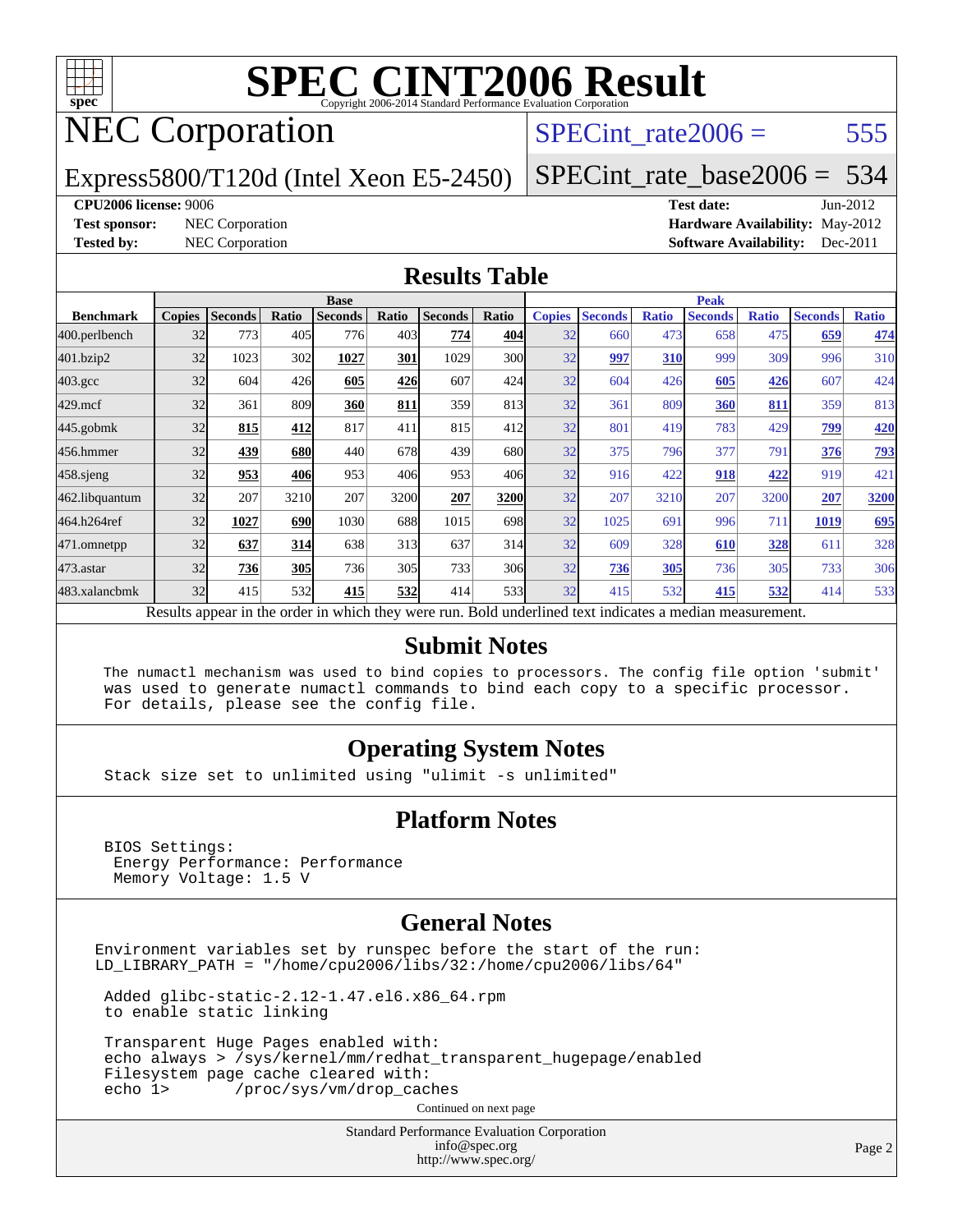

## **NEC Corporation**

SPECint rate $2006 = 555$ 

Express5800/T120d (Intel Xeon E5-2450)

[SPECint\\_rate\\_base2006 =](http://www.spec.org/auto/cpu2006/Docs/result-fields.html#SPECintratebase2006) 534

**[CPU2006 license:](http://www.spec.org/auto/cpu2006/Docs/result-fields.html#CPU2006license)** 9006 **[Test date:](http://www.spec.org/auto/cpu2006/Docs/result-fields.html#Testdate)** Jun-2012

**[Test sponsor:](http://www.spec.org/auto/cpu2006/Docs/result-fields.html#Testsponsor)** NEC Corporation **[Hardware Availability:](http://www.spec.org/auto/cpu2006/Docs/result-fields.html#HardwareAvailability)** May-2012

**[Tested by:](http://www.spec.org/auto/cpu2006/Docs/result-fields.html#Testedby)** NEC Corporation **[Software Availability:](http://www.spec.org/auto/cpu2006/Docs/result-fields.html#SoftwareAvailability)** Dec-2011

#### **[General Notes \(Continued\)](http://www.spec.org/auto/cpu2006/Docs/result-fields.html#GeneralNotes)**

 runspec command invoked through numactl i.e.: numactl --interleave=all runspec <etc>

## **[Base Compiler Invocation](http://www.spec.org/auto/cpu2006/Docs/result-fields.html#BaseCompilerInvocation)**

[C benchmarks](http://www.spec.org/auto/cpu2006/Docs/result-fields.html#Cbenchmarks):  $inc -m32$ 

[C++ benchmarks:](http://www.spec.org/auto/cpu2006/Docs/result-fields.html#CXXbenchmarks) [icpc -m32](http://www.spec.org/cpu2006/results/res2012q3/cpu2006-20120701-23306.flags.html#user_CXXbase_intel_icpc_4e5a5ef1a53fd332b3c49e69c3330699)

**[Base Portability Flags](http://www.spec.org/auto/cpu2006/Docs/result-fields.html#BasePortabilityFlags)**

 400.perlbench: [-DSPEC\\_CPU\\_LINUX\\_IA32](http://www.spec.org/cpu2006/results/res2012q3/cpu2006-20120701-23306.flags.html#b400.perlbench_baseCPORTABILITY_DSPEC_CPU_LINUX_IA32) 462.libquantum: [-DSPEC\\_CPU\\_LINUX](http://www.spec.org/cpu2006/results/res2012q3/cpu2006-20120701-23306.flags.html#b462.libquantum_baseCPORTABILITY_DSPEC_CPU_LINUX) 483.xalancbmk: [-DSPEC\\_CPU\\_LINUX](http://www.spec.org/cpu2006/results/res2012q3/cpu2006-20120701-23306.flags.html#b483.xalancbmk_baseCXXPORTABILITY_DSPEC_CPU_LINUX)

### **[Base Optimization Flags](http://www.spec.org/auto/cpu2006/Docs/result-fields.html#BaseOptimizationFlags)**

[C benchmarks](http://www.spec.org/auto/cpu2006/Docs/result-fields.html#Cbenchmarks):

[-xSSE4.2](http://www.spec.org/cpu2006/results/res2012q3/cpu2006-20120701-23306.flags.html#user_CCbase_f-xSSE42_f91528193cf0b216347adb8b939d4107) [-ipo](http://www.spec.org/cpu2006/results/res2012q3/cpu2006-20120701-23306.flags.html#user_CCbase_f-ipo) [-O3](http://www.spec.org/cpu2006/results/res2012q3/cpu2006-20120701-23306.flags.html#user_CCbase_f-O3) [-no-prec-div](http://www.spec.org/cpu2006/results/res2012q3/cpu2006-20120701-23306.flags.html#user_CCbase_f-no-prec-div) [-opt-prefetch](http://www.spec.org/cpu2006/results/res2012q3/cpu2006-20120701-23306.flags.html#user_CCbase_f-opt-prefetch) [-opt-mem-layout-trans=3](http://www.spec.org/cpu2006/results/res2012q3/cpu2006-20120701-23306.flags.html#user_CCbase_f-opt-mem-layout-trans_a7b82ad4bd7abf52556d4961a2ae94d5)

[C++ benchmarks:](http://www.spec.org/auto/cpu2006/Docs/result-fields.html#CXXbenchmarks)

[-xSSE4.2](http://www.spec.org/cpu2006/results/res2012q3/cpu2006-20120701-23306.flags.html#user_CXXbase_f-xSSE42_f91528193cf0b216347adb8b939d4107) [-ipo](http://www.spec.org/cpu2006/results/res2012q3/cpu2006-20120701-23306.flags.html#user_CXXbase_f-ipo) [-O3](http://www.spec.org/cpu2006/results/res2012q3/cpu2006-20120701-23306.flags.html#user_CXXbase_f-O3) [-no-prec-div](http://www.spec.org/cpu2006/results/res2012q3/cpu2006-20120701-23306.flags.html#user_CXXbase_f-no-prec-div) [-opt-prefetch](http://www.spec.org/cpu2006/results/res2012q3/cpu2006-20120701-23306.flags.html#user_CXXbase_f-opt-prefetch) [-opt-mem-layout-trans=3](http://www.spec.org/cpu2006/results/res2012q3/cpu2006-20120701-23306.flags.html#user_CXXbase_f-opt-mem-layout-trans_a7b82ad4bd7abf52556d4961a2ae94d5) [-Wl,-z,muldefs](http://www.spec.org/cpu2006/results/res2012q3/cpu2006-20120701-23306.flags.html#user_CXXbase_link_force_multiple1_74079c344b956b9658436fd1b6dd3a8a) [-L/opt/SmartHeap\\_8.1/lib -lsmartheap](http://www.spec.org/cpu2006/results/res2012q3/cpu2006-20120701-23306.flags.html#user_CXXbase_SmartHeap_d5ba4dfc9de25d3c657c7de7476e66c5)

### **[Base Other Flags](http://www.spec.org/auto/cpu2006/Docs/result-fields.html#BaseOtherFlags)**

[C benchmarks](http://www.spec.org/auto/cpu2006/Docs/result-fields.html#Cbenchmarks):

403.gcc: [-Dalloca=\\_alloca](http://www.spec.org/cpu2006/results/res2012q3/cpu2006-20120701-23306.flags.html#b403.gcc_baseEXTRA_CFLAGS_Dalloca_be3056838c12de2578596ca5467af7f3)

## **[Peak Compiler Invocation](http://www.spec.org/auto/cpu2006/Docs/result-fields.html#PeakCompilerInvocation)**

[C benchmarks \(except as noted below\)](http://www.spec.org/auto/cpu2006/Docs/result-fields.html#Cbenchmarksexceptasnotedbelow):

[icc -m32](http://www.spec.org/cpu2006/results/res2012q3/cpu2006-20120701-23306.flags.html#user_CCpeak_intel_icc_5ff4a39e364c98233615fdd38438c6f2)

400.perlbench: [icc -m64](http://www.spec.org/cpu2006/results/res2012q3/cpu2006-20120701-23306.flags.html#user_peakCCLD400_perlbench_intel_icc_64bit_bda6cc9af1fdbb0edc3795bac97ada53)

401.bzip2: [icc -m64](http://www.spec.org/cpu2006/results/res2012q3/cpu2006-20120701-23306.flags.html#user_peakCCLD401_bzip2_intel_icc_64bit_bda6cc9af1fdbb0edc3795bac97ada53)

Continued on next page

Standard Performance Evaluation Corporation [info@spec.org](mailto:info@spec.org) <http://www.spec.org/>

Page 3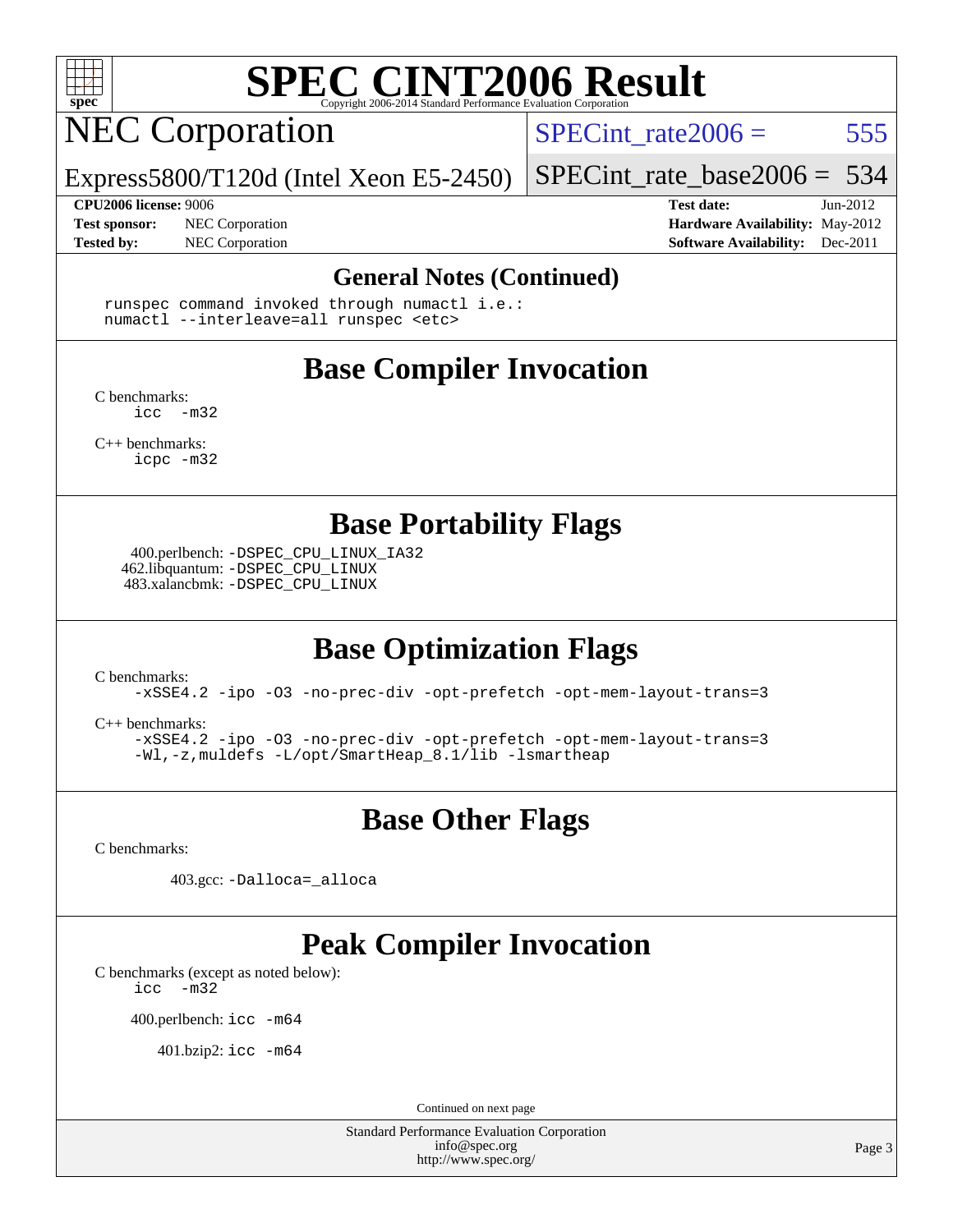

NEC Corporation

SPECint rate $2006 = 555$ 

[SPECint\\_rate\\_base2006 =](http://www.spec.org/auto/cpu2006/Docs/result-fields.html#SPECintratebase2006) 534

#### **[CPU2006 license:](http://www.spec.org/auto/cpu2006/Docs/result-fields.html#CPU2006license)** 9006 **[Test date:](http://www.spec.org/auto/cpu2006/Docs/result-fields.html#Testdate)** Jun-2012

**[Test sponsor:](http://www.spec.org/auto/cpu2006/Docs/result-fields.html#Testsponsor)** NEC Corporation **NEC Corporation [Hardware Availability:](http://www.spec.org/auto/cpu2006/Docs/result-fields.html#HardwareAvailability)** May-2012 **[Tested by:](http://www.spec.org/auto/cpu2006/Docs/result-fields.html#Testedby)** NEC Corporation **[Software Availability:](http://www.spec.org/auto/cpu2006/Docs/result-fields.html#SoftwareAvailability)** Dec-2011

## **[Peak Compiler Invocation \(Continued\)](http://www.spec.org/auto/cpu2006/Docs/result-fields.html#PeakCompilerInvocation)**

456.hmmer: [icc -m64](http://www.spec.org/cpu2006/results/res2012q3/cpu2006-20120701-23306.flags.html#user_peakCCLD456_hmmer_intel_icc_64bit_bda6cc9af1fdbb0edc3795bac97ada53)

Express5800/T120d (Intel Xeon E5-2450)

458.sjeng: [icc -m64](http://www.spec.org/cpu2006/results/res2012q3/cpu2006-20120701-23306.flags.html#user_peakCCLD458_sjeng_intel_icc_64bit_bda6cc9af1fdbb0edc3795bac97ada53)

#### [C++ benchmarks:](http://www.spec.org/auto/cpu2006/Docs/result-fields.html#CXXbenchmarks)

[icpc -m32](http://www.spec.org/cpu2006/results/res2012q3/cpu2006-20120701-23306.flags.html#user_CXXpeak_intel_icpc_4e5a5ef1a53fd332b3c49e69c3330699)

#### **[Peak Portability Flags](http://www.spec.org/auto/cpu2006/Docs/result-fields.html#PeakPortabilityFlags)**

 400.perlbench: [-DSPEC\\_CPU\\_LP64](http://www.spec.org/cpu2006/results/res2012q3/cpu2006-20120701-23306.flags.html#b400.perlbench_peakCPORTABILITY_DSPEC_CPU_LP64) [-DSPEC\\_CPU\\_LINUX\\_X64](http://www.spec.org/cpu2006/results/res2012q3/cpu2006-20120701-23306.flags.html#b400.perlbench_peakCPORTABILITY_DSPEC_CPU_LINUX_X64) 401.bzip2: [-DSPEC\\_CPU\\_LP64](http://www.spec.org/cpu2006/results/res2012q3/cpu2006-20120701-23306.flags.html#suite_peakCPORTABILITY401_bzip2_DSPEC_CPU_LP64) 456.hmmer: [-DSPEC\\_CPU\\_LP64](http://www.spec.org/cpu2006/results/res2012q3/cpu2006-20120701-23306.flags.html#suite_peakCPORTABILITY456_hmmer_DSPEC_CPU_LP64) 458.sjeng: [-DSPEC\\_CPU\\_LP64](http://www.spec.org/cpu2006/results/res2012q3/cpu2006-20120701-23306.flags.html#suite_peakCPORTABILITY458_sjeng_DSPEC_CPU_LP64) 462.libquantum: [-DSPEC\\_CPU\\_LINUX](http://www.spec.org/cpu2006/results/res2012q3/cpu2006-20120701-23306.flags.html#b462.libquantum_peakCPORTABILITY_DSPEC_CPU_LINUX) 483.xalancbmk: [-DSPEC\\_CPU\\_LINUX](http://www.spec.org/cpu2006/results/res2012q3/cpu2006-20120701-23306.flags.html#b483.xalancbmk_peakCXXPORTABILITY_DSPEC_CPU_LINUX)

### **[Peak Optimization Flags](http://www.spec.org/auto/cpu2006/Docs/result-fields.html#PeakOptimizationFlags)**

[C benchmarks](http://www.spec.org/auto/cpu2006/Docs/result-fields.html#Cbenchmarks):

Standard Performance Evaluation Corporation 400.perlbench: [-xSSE4.2](http://www.spec.org/cpu2006/results/res2012q3/cpu2006-20120701-23306.flags.html#user_peakPASS2_CFLAGSPASS2_LDCFLAGS400_perlbench_f-xSSE42_f91528193cf0b216347adb8b939d4107)(pass 2) [-prof-gen](http://www.spec.org/cpu2006/results/res2012q3/cpu2006-20120701-23306.flags.html#user_peakPASS1_CFLAGSPASS1_LDCFLAGS400_perlbench_prof_gen_e43856698f6ca7b7e442dfd80e94a8fc)(pass 1) [-ipo](http://www.spec.org/cpu2006/results/res2012q3/cpu2006-20120701-23306.flags.html#user_peakPASS2_CFLAGSPASS2_LDCFLAGS400_perlbench_f-ipo)(pass 2) [-O3](http://www.spec.org/cpu2006/results/res2012q3/cpu2006-20120701-23306.flags.html#user_peakPASS2_CFLAGSPASS2_LDCFLAGS400_perlbench_f-O3)(pass 2) [-no-prec-div](http://www.spec.org/cpu2006/results/res2012q3/cpu2006-20120701-23306.flags.html#user_peakPASS2_CFLAGSPASS2_LDCFLAGS400_perlbench_f-no-prec-div)(pass 2) [-prof-use](http://www.spec.org/cpu2006/results/res2012q3/cpu2006-20120701-23306.flags.html#user_peakPASS2_CFLAGSPASS2_LDCFLAGS400_perlbench_prof_use_bccf7792157ff70d64e32fe3e1250b55)(pass 2) [-auto-ilp32](http://www.spec.org/cpu2006/results/res2012q3/cpu2006-20120701-23306.flags.html#user_peakCOPTIMIZE400_perlbench_f-auto-ilp32) 401.bzip2: [-xSSE4.2](http://www.spec.org/cpu2006/results/res2012q3/cpu2006-20120701-23306.flags.html#user_peakPASS2_CFLAGSPASS2_LDCFLAGS401_bzip2_f-xSSE42_f91528193cf0b216347adb8b939d4107)(pass 2) [-prof-gen](http://www.spec.org/cpu2006/results/res2012q3/cpu2006-20120701-23306.flags.html#user_peakPASS1_CFLAGSPASS1_LDCFLAGS401_bzip2_prof_gen_e43856698f6ca7b7e442dfd80e94a8fc)(pass 1) [-ipo](http://www.spec.org/cpu2006/results/res2012q3/cpu2006-20120701-23306.flags.html#user_peakPASS2_CFLAGSPASS2_LDCFLAGS401_bzip2_f-ipo)(pass 2) [-O3](http://www.spec.org/cpu2006/results/res2012q3/cpu2006-20120701-23306.flags.html#user_peakPASS2_CFLAGSPASS2_LDCFLAGS401_bzip2_f-O3)(pass 2) [-no-prec-div](http://www.spec.org/cpu2006/results/res2012q3/cpu2006-20120701-23306.flags.html#user_peakPASS2_CFLAGSPASS2_LDCFLAGS401_bzip2_f-no-prec-div)(pass 2) [-prof-use](http://www.spec.org/cpu2006/results/res2012q3/cpu2006-20120701-23306.flags.html#user_peakPASS2_CFLAGSPASS2_LDCFLAGS401_bzip2_prof_use_bccf7792157ff70d64e32fe3e1250b55)(pass 2) [-opt-prefetch](http://www.spec.org/cpu2006/results/res2012q3/cpu2006-20120701-23306.flags.html#user_peakCOPTIMIZE401_bzip2_f-opt-prefetch) [-auto-ilp32](http://www.spec.org/cpu2006/results/res2012q3/cpu2006-20120701-23306.flags.html#user_peakCOPTIMIZE401_bzip2_f-auto-ilp32) [-ansi-alias](http://www.spec.org/cpu2006/results/res2012q3/cpu2006-20120701-23306.flags.html#user_peakCOPTIMIZE401_bzip2_f-ansi-alias)  $403.\text{gcc: basepeak}$  = yes  $429$ .mcf: basepeak = yes 445.gobmk: [-xSSE4.2](http://www.spec.org/cpu2006/results/res2012q3/cpu2006-20120701-23306.flags.html#user_peakPASS2_CFLAGSPASS2_LDCFLAGS445_gobmk_f-xSSE42_f91528193cf0b216347adb8b939d4107)(pass 2) [-prof-gen](http://www.spec.org/cpu2006/results/res2012q3/cpu2006-20120701-23306.flags.html#user_peakPASS1_CFLAGSPASS1_LDCFLAGS445_gobmk_prof_gen_e43856698f6ca7b7e442dfd80e94a8fc)(pass 1) [-prof-use](http://www.spec.org/cpu2006/results/res2012q3/cpu2006-20120701-23306.flags.html#user_peakPASS2_CFLAGSPASS2_LDCFLAGS445_gobmk_prof_use_bccf7792157ff70d64e32fe3e1250b55)(pass 2) [-ansi-alias](http://www.spec.org/cpu2006/results/res2012q3/cpu2006-20120701-23306.flags.html#user_peakCOPTIMIZE445_gobmk_f-ansi-alias) [-opt-mem-layout-trans=3](http://www.spec.org/cpu2006/results/res2012q3/cpu2006-20120701-23306.flags.html#user_peakCOPTIMIZE445_gobmk_f-opt-mem-layout-trans_a7b82ad4bd7abf52556d4961a2ae94d5) 456.hmmer: [-xSSE4.2](http://www.spec.org/cpu2006/results/res2012q3/cpu2006-20120701-23306.flags.html#user_peakCOPTIMIZE456_hmmer_f-xSSE42_f91528193cf0b216347adb8b939d4107) [-ipo](http://www.spec.org/cpu2006/results/res2012q3/cpu2006-20120701-23306.flags.html#user_peakCOPTIMIZE456_hmmer_f-ipo) [-O3](http://www.spec.org/cpu2006/results/res2012q3/cpu2006-20120701-23306.flags.html#user_peakCOPTIMIZE456_hmmer_f-O3) [-no-prec-div](http://www.spec.org/cpu2006/results/res2012q3/cpu2006-20120701-23306.flags.html#user_peakCOPTIMIZE456_hmmer_f-no-prec-div) [-unroll2](http://www.spec.org/cpu2006/results/res2012q3/cpu2006-20120701-23306.flags.html#user_peakCOPTIMIZE456_hmmer_f-unroll_784dae83bebfb236979b41d2422d7ec2) [-auto-ilp32](http://www.spec.org/cpu2006/results/res2012q3/cpu2006-20120701-23306.flags.html#user_peakCOPTIMIZE456_hmmer_f-auto-ilp32) 458.sjeng: [-xSSE4.2](http://www.spec.org/cpu2006/results/res2012q3/cpu2006-20120701-23306.flags.html#user_peakPASS2_CFLAGSPASS2_LDCFLAGS458_sjeng_f-xSSE42_f91528193cf0b216347adb8b939d4107)(pass 2) [-prof-gen](http://www.spec.org/cpu2006/results/res2012q3/cpu2006-20120701-23306.flags.html#user_peakPASS1_CFLAGSPASS1_LDCFLAGS458_sjeng_prof_gen_e43856698f6ca7b7e442dfd80e94a8fc)(pass 1) [-ipo](http://www.spec.org/cpu2006/results/res2012q3/cpu2006-20120701-23306.flags.html#user_peakPASS2_CFLAGSPASS2_LDCFLAGS458_sjeng_f-ipo)(pass 2) [-O3](http://www.spec.org/cpu2006/results/res2012q3/cpu2006-20120701-23306.flags.html#user_peakPASS2_CFLAGSPASS2_LDCFLAGS458_sjeng_f-O3)(pass 2) [-no-prec-div](http://www.spec.org/cpu2006/results/res2012q3/cpu2006-20120701-23306.flags.html#user_peakPASS2_CFLAGSPASS2_LDCFLAGS458_sjeng_f-no-prec-div)(pass 2) [-prof-use](http://www.spec.org/cpu2006/results/res2012q3/cpu2006-20120701-23306.flags.html#user_peakPASS2_CFLAGSPASS2_LDCFLAGS458_sjeng_prof_use_bccf7792157ff70d64e32fe3e1250b55)(pass 2) [-unroll4](http://www.spec.org/cpu2006/results/res2012q3/cpu2006-20120701-23306.flags.html#user_peakCOPTIMIZE458_sjeng_f-unroll_4e5e4ed65b7fd20bdcd365bec371b81f) [-auto-ilp32](http://www.spec.org/cpu2006/results/res2012q3/cpu2006-20120701-23306.flags.html#user_peakCOPTIMIZE458_sjeng_f-auto-ilp32)  $462$ .libquantum: basepeak = yes 464.h264ref: [-xSSE4.2](http://www.spec.org/cpu2006/results/res2012q3/cpu2006-20120701-23306.flags.html#user_peakPASS2_CFLAGSPASS2_LDCFLAGS464_h264ref_f-xSSE42_f91528193cf0b216347adb8b939d4107)(pass 2) [-prof-gen](http://www.spec.org/cpu2006/results/res2012q3/cpu2006-20120701-23306.flags.html#user_peakPASS1_CFLAGSPASS1_LDCFLAGS464_h264ref_prof_gen_e43856698f6ca7b7e442dfd80e94a8fc)(pass 1) [-ipo](http://www.spec.org/cpu2006/results/res2012q3/cpu2006-20120701-23306.flags.html#user_peakPASS2_CFLAGSPASS2_LDCFLAGS464_h264ref_f-ipo)(pass 2) [-O3](http://www.spec.org/cpu2006/results/res2012q3/cpu2006-20120701-23306.flags.html#user_peakPASS2_CFLAGSPASS2_LDCFLAGS464_h264ref_f-O3)(pass 2) [-no-prec-div](http://www.spec.org/cpu2006/results/res2012q3/cpu2006-20120701-23306.flags.html#user_peakPASS2_CFLAGSPASS2_LDCFLAGS464_h264ref_f-no-prec-div)(pass 2) [-prof-use](http://www.spec.org/cpu2006/results/res2012q3/cpu2006-20120701-23306.flags.html#user_peakPASS2_CFLAGSPASS2_LDCFLAGS464_h264ref_prof_use_bccf7792157ff70d64e32fe3e1250b55)(pass 2) [-unroll2](http://www.spec.org/cpu2006/results/res2012q3/cpu2006-20120701-23306.flags.html#user_peakCOPTIMIZE464_h264ref_f-unroll_784dae83bebfb236979b41d2422d7ec2) [-ansi-alias](http://www.spec.org/cpu2006/results/res2012q3/cpu2006-20120701-23306.flags.html#user_peakCOPTIMIZE464_h264ref_f-ansi-alias) Continued on next page

[info@spec.org](mailto:info@spec.org) <http://www.spec.org/>